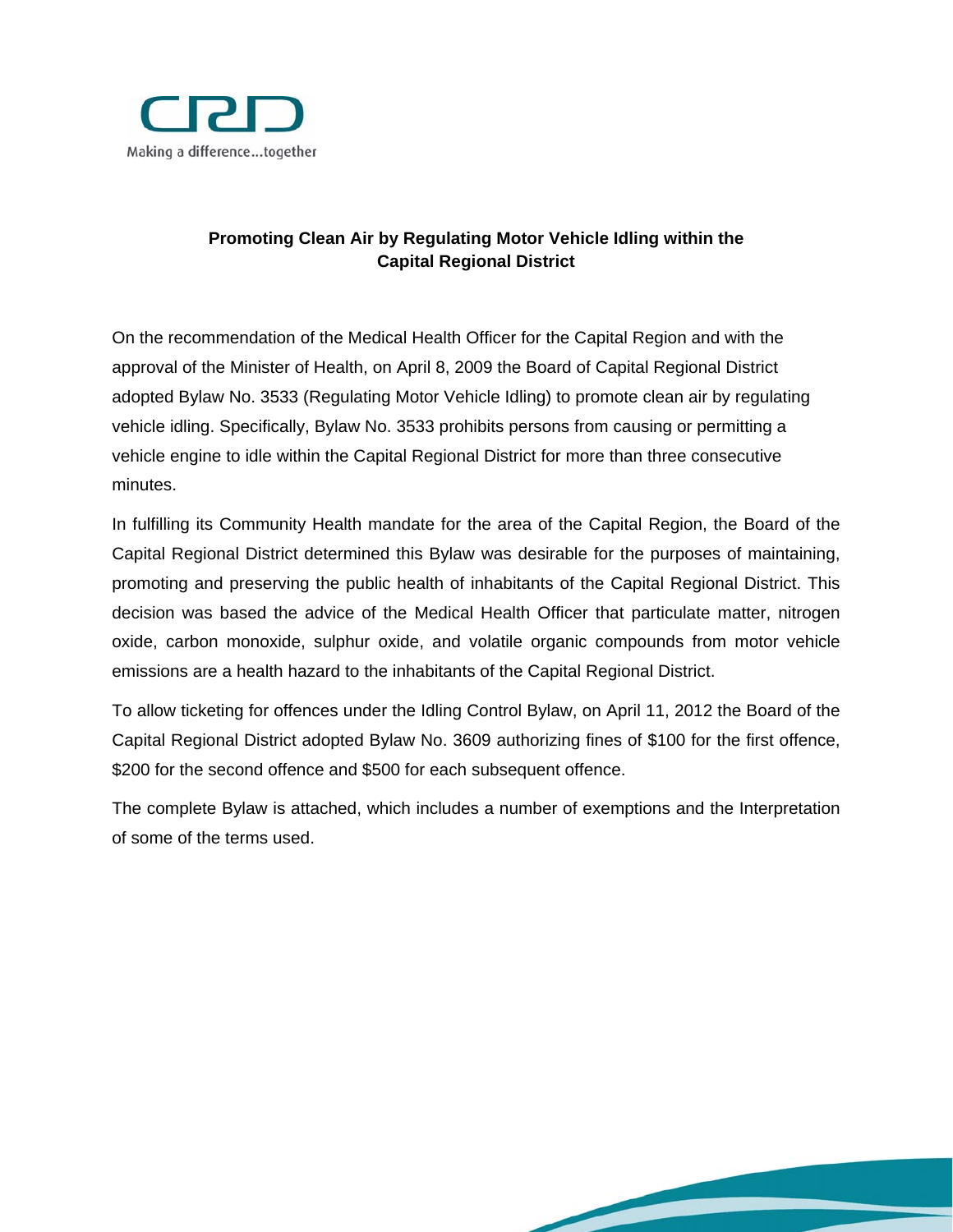## **CAPITAL REGIONAL DISTRICT**

### **BYLAW NO. 3533**

### **A Bylaw to Promote Clean Air by Regulating Motor Vehicle Idling**

#### **W H E R E A S:**

- A. By Supplementary Letters Patent dated May 16, 1974, the powers, duties and obligations of all participating member Municipalities and any other local authorities to perform the function conferred on the Capital Regional District pursuant to Division XI – Community Health were transferred to the exclusive jurisdiction of the Capital Regional District, including, but without limiting the generality of the foregoing, the health powers conferred upon the Council of a municipality by the *Community Charter* S.B.C. 2003, c. 26;
- B. The Board of the Capital Regional District may, by bylaw, pursuant to section 523 of the *Local Government Act*, R.S.B.C. 1996, c. 323, regulate and prohibit for the purposes of maintaining, promoting and preserving public health and maintaining sanitary conditions and undertake any other measures it considers necessary for those purposes;
- C. The Capital Regional District has been granted the additional power to exercise the powers conferred on a council of a municipality under section 8(3)(i) of the *Community Charter*, S.B.C. 2003, c. 26, in accordance with section 14 of the Capital Regional District Regulation, B.C. Reg. 65/90;
- D. Section 9(4) of the *Community Charter*, S.B.C. 2003, c. 26, and the Public Health Bylaws Regulation, B.C. Reg. 42/2004, requires that a bylaw to be adopted in relation to a matter referred to in both subsection (1)(a) or (b) and subsection 1(c) or (d) must not be adopted until the local government has consulted with the Medical Health Officer responsible for health matters within the Capital Regional District and approved by the Minister of Health;
- E. The Board of the Capital Regional District has consulted with the Medical Health Officer and this Bylaw has been approved by the Minister of Health.
- F. Motor vehicles are sources of particulate matter, nitrogen oxide, carbon monoxide, sulphur oxide, and volatile organic compounds which are a health hazard to the inhabitants of the Capital Regional District; and
- G. It is desirable for the purposes of maintaining, promoting and preserving the public health of the inhabitants of the Capital Regional District to prohibit, regulate and impose requirements in relation to controlling vehicular idling in the Capital Regional District.

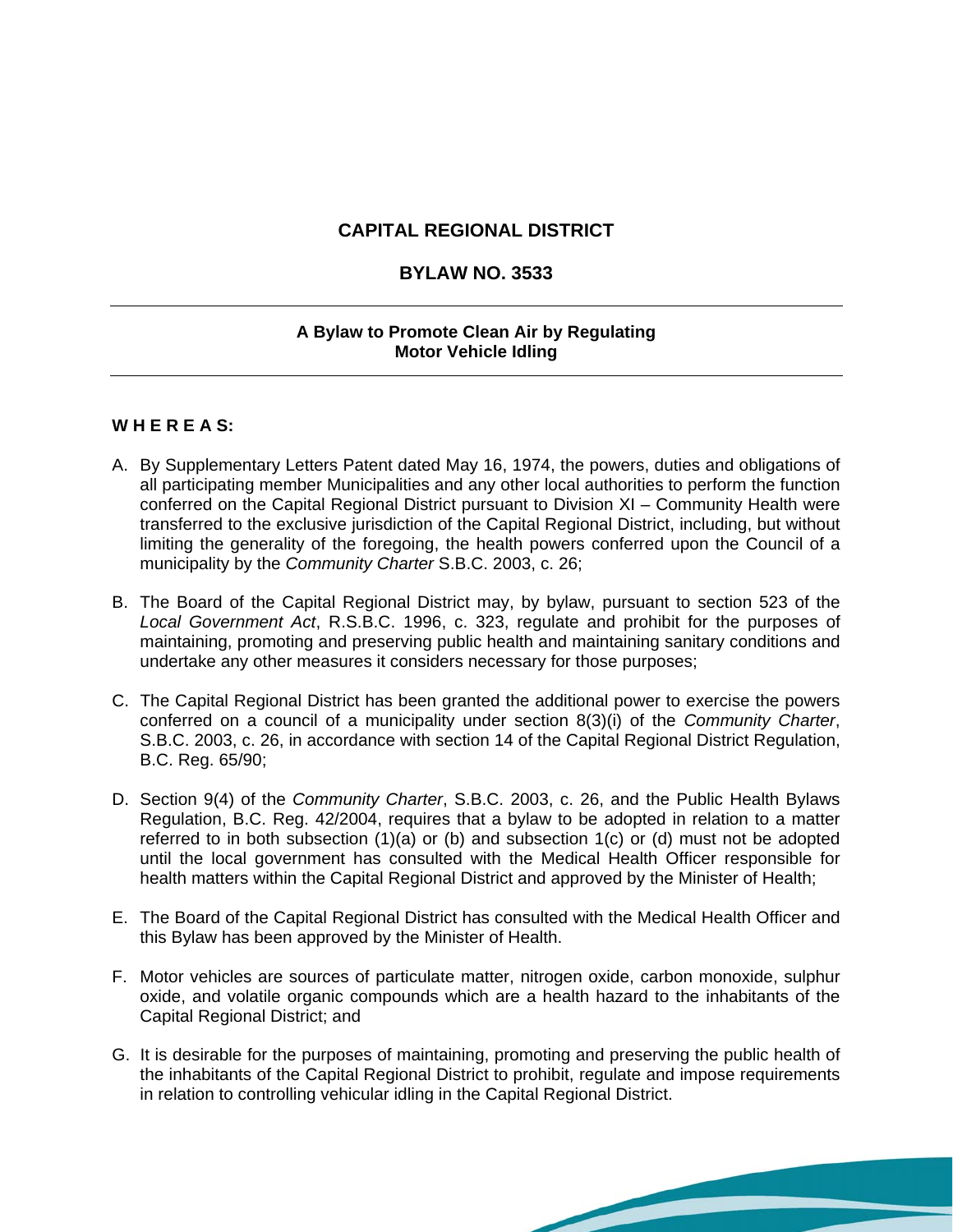**NOW, THEREFORE**, the Board of the Capital Regional District, in open meeting assembled HEREBY ENACTS AS FOLLOWS:

#### **1. INTERPRETATION**

In this Bylaw:

**"***Idle***"** means the operation of a vehicle engine while the vehicle is not in motion and "idling" has a corresponding meaning.

**"***Vehicle***"** or **"***Motor Vehicle***"** means any vehicle that is capable of being driven or drawn on roads by any means other than muscular power exclusively, but does not include any vehicle designed to run exclusively on rails.

#### "*Mobile Workshop*" means

- i. a vehicle containing equipment that must be operated inside or in association with the vehicle; or
- ii. a vehicle serving as a facility for taking measurements or making observations or conducting maintenance or construction operated by or on behalf of a local government, public utility or police, fire or emergency service; or
- iii. a vehicle with technical specifications that require the engine to idle as prescribed by the vehicle's operating manual or for the purpose of personal and/or public safety.

#### **2. PROHIBITION**

No person shall cause or permit a vehicle engine to idle for more than three consecutive minutes.

#### **3. EXEMPTIONS**

Section 2.0 does not apply to:

- (a) Police, fire or ambulance vehicles while engaged in operational activities, except where idling is substantially for the convenience of the operator of the vehicle.
- (b) Vehicles assisting in an emergency activity.
- (c) Mobile workshops while they are in the course of being used for their basic function.
- (d) Vehicles using heating or refrigeration systems powered by the motor or engine for the preservation of perishable cargo.
- (e) Vehicles for which idling is required to service the engine or conduct repairs.
- (f) Armoured vehicles in which a person remains inside the vehicle while guarding the contents, or while the vehicle is being loaded or unloaded.